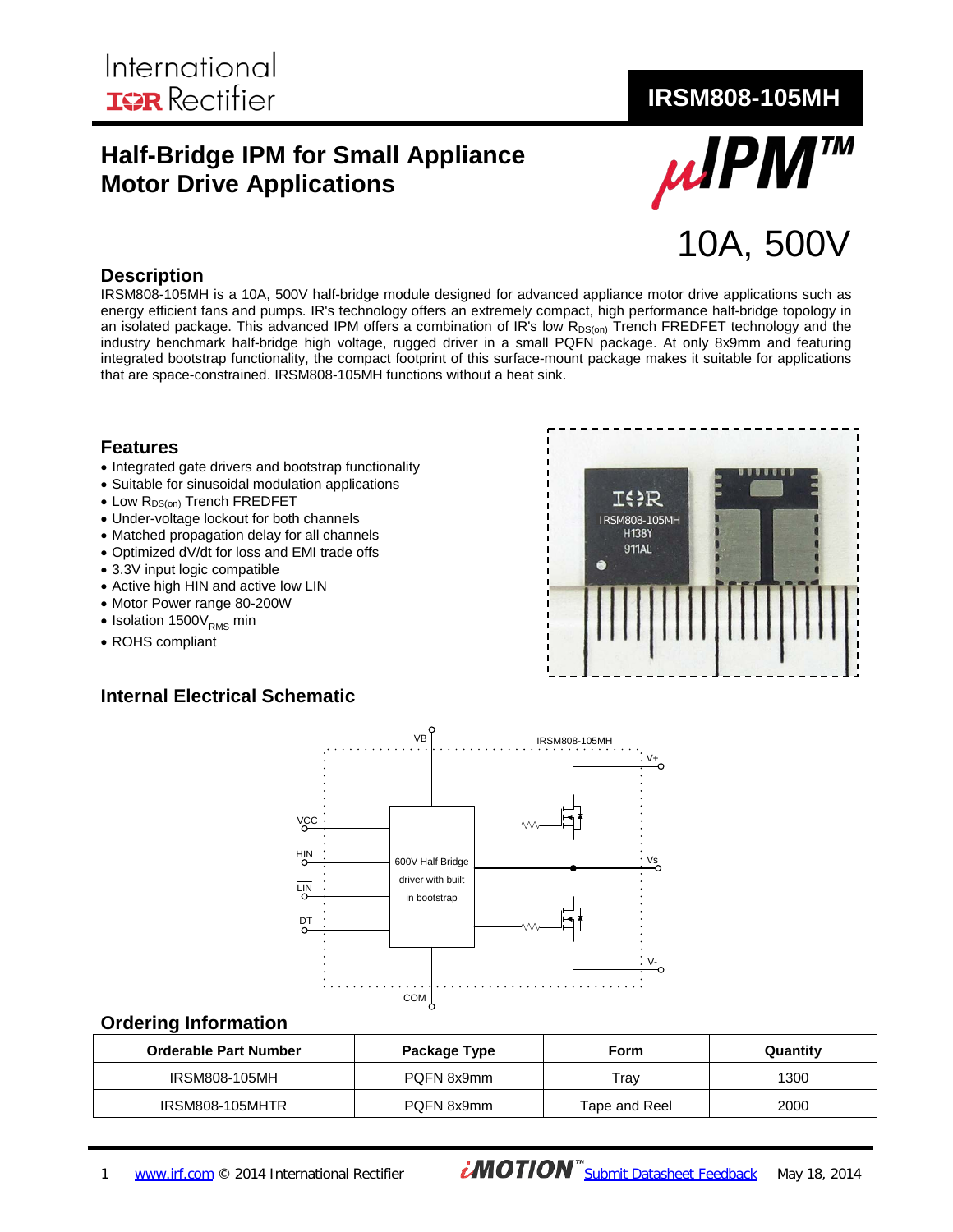

### **Absolute Maximum Ratings**

Absolute maximum ratings indicate sustained limits beyond which damage to the module may occur. These are not tested at manufacturing. All voltage parameters are absolute voltages referenced to  $V_{SS}$  unless otherwise stated in the table. The thermal resistance rating is measured under board mounted and still air conditions.

| Symbol                  | <b>Description</b>                                       | Min     | <b>Max</b> | Unit                    |
|-------------------------|----------------------------------------------------------|---------|------------|-------------------------|
| <b>BV<sub>DSS</sub></b> | <b>MOSFET Blocking Voltage</b>                           |         | 500        | V                       |
| $I_{\Omega}$            | Output DC Current per MOSFET @ T <sub>C</sub> =25°C      | ---     | 10         | A                       |
| $P_{d}$                 | Power dissipation per MOSFET $@$ T <sub>C</sub> = 100 °C | ---     | 55         | W                       |
| $T_J$ (MOSFET & IC)     | Maximum Operating Junction Temperature                   | ---     | 150        | °C                      |
| $T_L$                   | Lead temperature (soldering 30 seconds)                  | ---     | 260        | °C                      |
| $T_{\rm S}$             | Storage Temperature Range                                | $-40$   | 150        | °C                      |
| $V_B$                   | High side floating supply voltage                        | $-0.3$  | $VS + 20$  | $\vee$                  |
| $V_{\rm S}$             | High side floating supply offset voltage                 | VB - 20 | $VB + 0.3$ | $\vee$                  |
| $V_{\rm CC}$            | Low Side fixed supply voltage                            | $-0.3$  | 20         | $\vee$                  |
| $V_{\text{IN}}$         | Logic input voltage LIN, HIN                             | $-0.3$  | $VCC+0.3$  | V                       |
| V <sub>ISO</sub>        | Isolation voltage (1min) (Note2)                         |         | 1500       | <b>V</b> <sub>RMS</sub> |

Note1: Calculated based on maximum junction temperature. Bond wires current limit is 3.5A. Note2: Characterized, not tested at manufacturing

#### **Recommended Operating Conditions**

| Symbol       | <b>Description</b>                       | Min             | Typ     | <b>Max</b>      | <b>Units</b> | <b>Conditions</b> |
|--------------|------------------------------------------|-----------------|---------|-----------------|--------------|-------------------|
| Vt           | Positive DC Bus Input Voltage            | ---             | $-- -$  | 400             | ٧            |                   |
| $V_{S1,2,3}$ | High Side Floating Supply Offset Voltage | (Note 3)        | $- - -$ | 400             | ٧            |                   |
| $V_{B1.2.3}$ | High Side Floating Supply Voltage        | $V_{\rm s}$ +12 | $- - -$ | $V_{\rm s}$ +20 | ٧            |                   |
| $V_{\rm CC}$ | Low Side and Logic Supply Voltage        | 13.5            | $---$   | 16.5            | ٧            |                   |
| $V_{\rm IN}$ | Logic Input Voltage                      | <b>COM</b>      | $--$    | $V_{\rm CC}$    | ٧            |                   |
| $F_{p}$      | <b>PWM Carrier Frequency</b>             | ---             | $-- -$  | 20              | kHz          |                   |

For proper operation the module should be used within the recommended conditions. All voltages are absolute referenced to COM. The  $V_s$ offset is tested with all supplies biased at 15V differential.

Note 3: Logic operational for V<sub>s</sub> from COM-8V to COM+500V. Logic state held for V<sub>s</sub> from COM-8V to COM-V<sub>BS</sub>.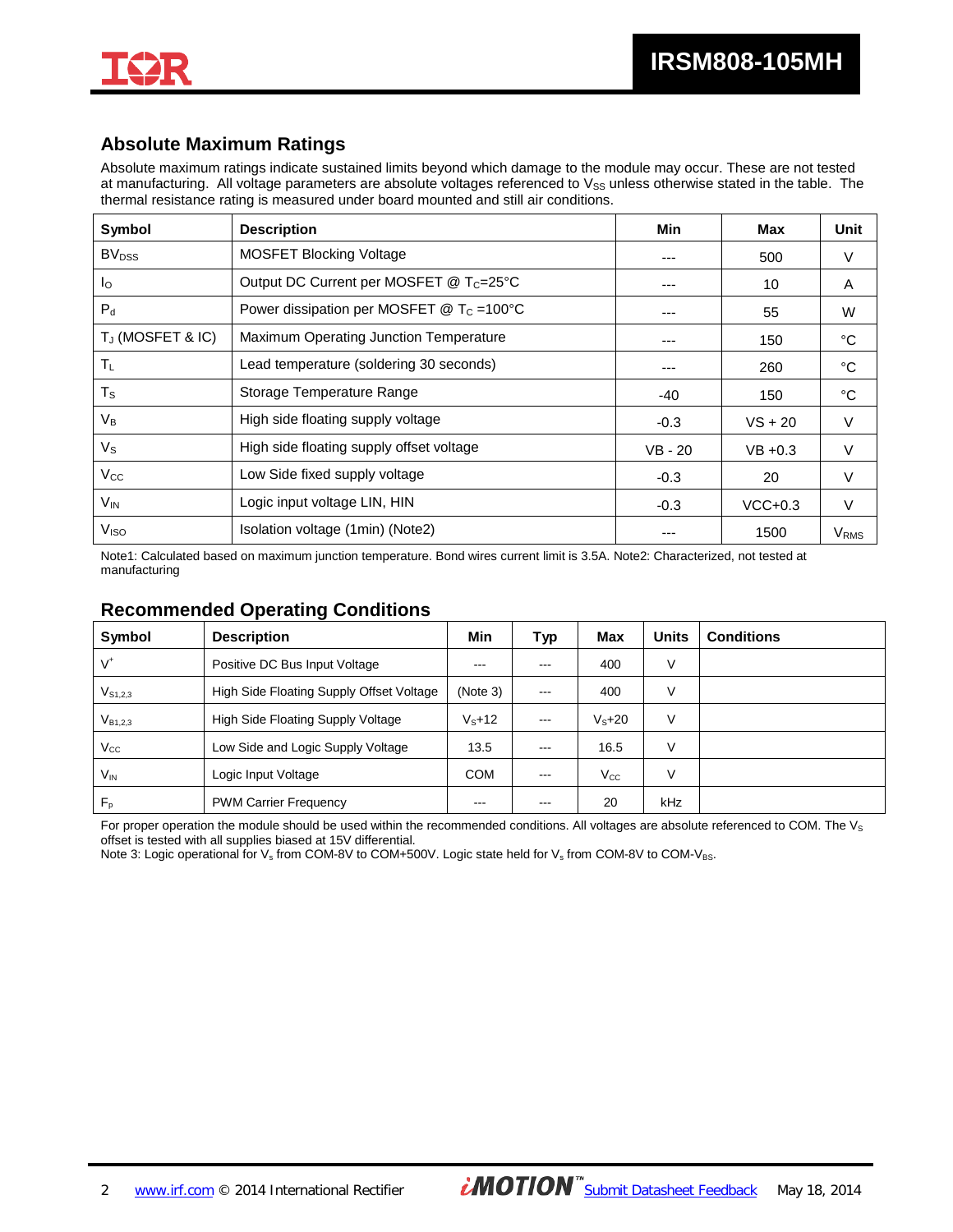

### **Static Electrical Characteristics**

V<sub>BIAS</sub> (V<sub>CC</sub>, V<sub>BS</sub>)=15V, T<sub>J</sub>=25°C, unless otherwise specified. The V<sub>IN</sub>, and I<sub>IN</sub> parameters are referenced to COM

| Symbol                                   | <b>Description</b>                                                                           | Min   | Typ                                                                                            | <b>Max</b> | <b>Units</b> | <b>Conditions</b>                                                         |
|------------------------------------------|----------------------------------------------------------------------------------------------|-------|------------------------------------------------------------------------------------------------|------------|--------------|---------------------------------------------------------------------------|
| <b>BV</b> <sub>DSS</sub>                 | Drain-to-Source Breakdown Voltage                                                            | 500   | $---$                                                                                          | ---        | $\vee$       | $T_{J}$ =25°C, $I_{LK}$ =3mA                                              |
| $I_{LKH}$                                | Leakage Current of High Side FET's in<br>Parallel                                            | $---$ | 15                                                                                             | ---        | μA           | $T_{J} = 25^{\circ}C$ , $V_{DS} = 500V$                                   |
| <b>LKL</b>                               | Leakage Current of Low Side FET's in<br>Parallel Plus Gate Drive IC                          | ---   | 20                                                                                             | ---        | μA           | $T_{\text{J}}$ =25°C, $V_{\text{DS}}$ =500V                               |
|                                          |                                                                                              | ---   | 0.58                                                                                           | 0.8        |              | $T_{J}$ =25°C, V <sub>cc</sub> =10V, Id = 6A                              |
| $R_{DS(ON)}$                             | Drain to Source ON Resistance                                                                | $--$  | 1.60                                                                                           | $---$      | Ω            | $T_{\text{J}} = 150^{\circ}$ C, V <sub>cc</sub> =10V, Id = 6A<br>(Note 4) |
| $V_{SD}$                                 | Diode Forward Voltage                                                                        | ---   | 0.85                                                                                           | 1.0        | $\vee$       | $T_{J}$ =25°C, V <sub>cc</sub> =10V, Id = 6A                              |
| <b>VHIN/LIN</b>                          | Logic "1" input voltage for HIN & "0" for<br>LIN                                             | 2.2   | $\frac{1}{2} \left( \frac{1}{2} \right) \left( \frac{1}{2} \right) \left( \frac{1}{2} \right)$ | $---$      | V            |                                                                           |
| <b>VHIN/LIN</b>                          | Logic "0" input voltage for HIN & "1" for<br><b>LIN</b>                                      | ---   | $- - -$                                                                                        | 0.8        | $\vee$       |                                                                           |
| $V_{\rm BSIIV+}$<br>$V_{\rm CCUV+}$      | V <sub>CC</sub> and V <sub>BS</sub> Supply Under-Voltage,<br>Positive Going Threshold        | 8     | 8.9                                                                                            | 9.8        | $\vee$       |                                                                           |
| V <sub>CCUV</sub> -, V <sub>BSUV</sub> - | $V_{\text{CC}}$ and $V_{\text{BS}}$ supply Under-Voltage,<br><b>Negative Going Threshold</b> | 7.4   | 8.2                                                                                            | 9.0        | $\vee$       |                                                                           |
| V <sub>CCUVH</sub> , V <sub>BSUVH</sub>  | V <sub>cc</sub> and V <sub>BS</sub> Supply Under-Voltage Lock-<br>Out Hysteresis             | $---$ | 0.7                                                                                            | $---$      | $\vee$       |                                                                           |
| $I_{OBS}$                                | Quiescent V <sub>BS</sub> Supply Current V <sub>IN</sub> =0V                                 | ---   | 45                                                                                             | 70         | μA           |                                                                           |
| locc                                     | Quiescent V <sub>cc</sub> Supply Current V <sub>IN</sub> =0V                                 | ---   | 1100                                                                                           | 3000       | μA           |                                                                           |
| $I_{HIN+}$                               | Input Bias Current VIN=4V                                                                    | ---   | 5                                                                                              | 20         | μA           |                                                                           |
| I <sub>LIN</sub>                         | Input Bias Current VIN=0V                                                                    | ---   | 1                                                                                              | 2          | μA           |                                                                           |
| $R_{BR}$                                 | Internal Bootstrap Equivalent Resistor<br>Value                                              | ---   | 200                                                                                            | ---        | Ω            | $T_i = 25^{\circ}C$                                                       |

Note 4: Characterized, not tested at manufacturing

#### **MOSFET Avalanche Characteristics**

| Symbol | <b>Description</b>            | Min                  | $\mathbf{\tau}_{\mathsf{VD}}$ | Max  | <b>Units</b> | Conditions                                            |
|--------|-------------------------------|----------------------|-------------------------------|------|--------------|-------------------------------------------------------|
| EAS    | Single Pulse Avalanche Energy | $\sim$ $\sim$<br>___ | 216                           | $--$ | mJ           | T」=25°C, L=3mH, VDD=100V,<br>IAS=12A, TO-220 package. |

### **Dynamic Electrical Characteristics**

 $V_{BIAS}$  (V<sub>CC</sub>, V<sub>BS</sub>)=15V, TJ=25<sup>o</sup>C, unless otherwise specified. Driver only timing unless otherwise specified.

| Symbol    | <b>Description</b>                                 | Min     | Typ | <b>Max</b> | <b>Units</b> | <b>Conditions</b>                                       |
|-----------|----------------------------------------------------|---------|-----|------------|--------------|---------------------------------------------------------|
| $T_{ON}$  | Input to Output Propagation Turn-On<br>Delay Time  | $- - -$ | 0.8 | 1.3        | μs           | $I_D = 1mA, V^+ = 50V$                                  |
| $T_{OFF}$ | Input to Output Propagation Turn-Off<br>Delay Time | $---$   | 0.8 | 1.3        | μs           | Gate Driver; V <sub>LIN</sub> =0 & V <sub>HIN</sub> =5V |
| DT        | <b>Built-in Deadtime</b>                           | 0.9     | 1.3 | $- - -$    | μs           | with no external deadtime                               |
| I FIL,IN  | Input Filter Time (HIN, LIN)                       | $- - -$ | 300 | ---        | ns           |                                                         |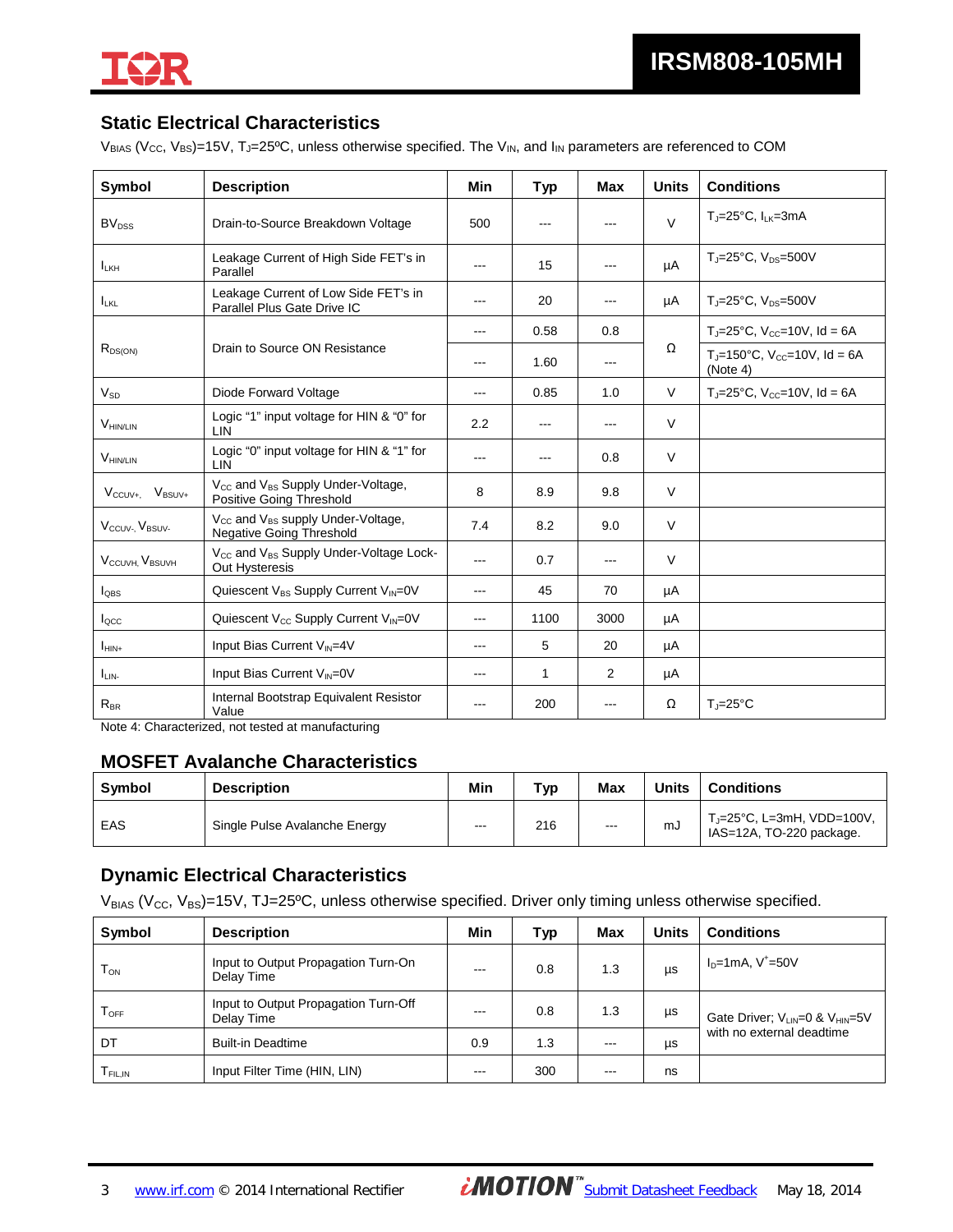

### **Thermal and Mechanical Characteristics**

| Symbol        | <b>Description</b>                                           | Min     | Typ | <b>Max</b> | <b>Units</b>  | <b>Conditions</b>                                   |
|---------------|--------------------------------------------------------------|---------|-----|------------|---------------|-----------------------------------------------------|
| $R_{th(J-B)}$ | Thermal resistance, junction to<br>mounting pad, each MOSFET | $---$   | 0.9 | $- - -$    | $\degree$ C/W | Standard reflow-solder<br>process                   |
| $R_{th(J-A)}$ | Thermal resistance, junction to<br>ambient, each MOSFET      | $- - -$ | 40  | $- - -$    | $\degree$ C/W | Mounted on 13.2cm2 of<br>two-laver FR4 with 36 vias |

### **Input-Output Logic Level Table**



| <b>HIN</b> | LIN | U, V, W |
|------------|-----|---------|
| HI         | HI  | $V +$   |
| LO         | LO  | ი       |
| HI         | LO  | $**$    |
| I O        | н١  | $\star$ |

\* V+ if motor current is flowing into VS, 0 if current is flowing out of VS into the motor winding \*\* Anti Shoot-through protection active (both HO and LO are OFF)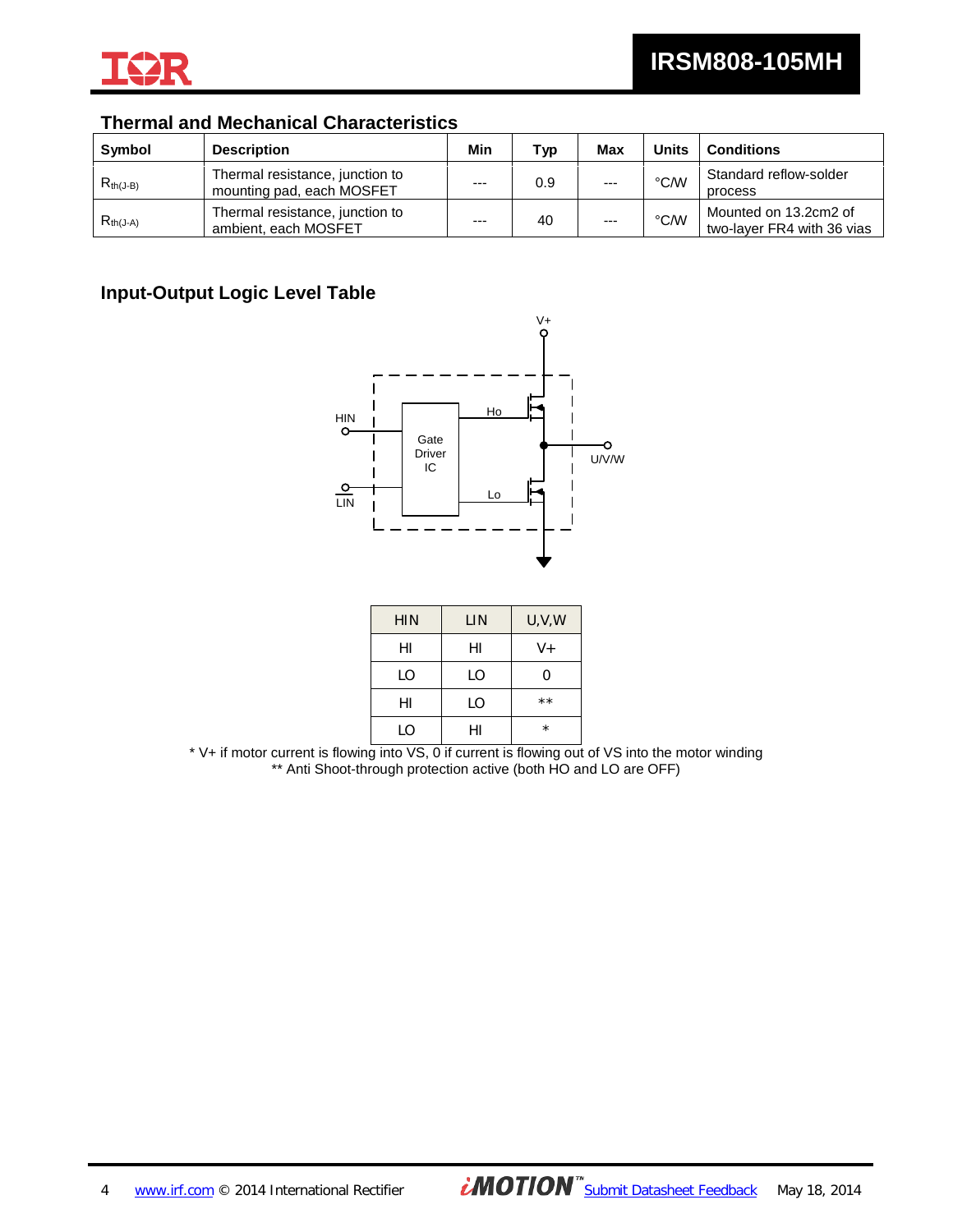



Figure 1 – MOS typical output characteristics at 25°C



Figure 2 – MOS typical output characteristics at 25°C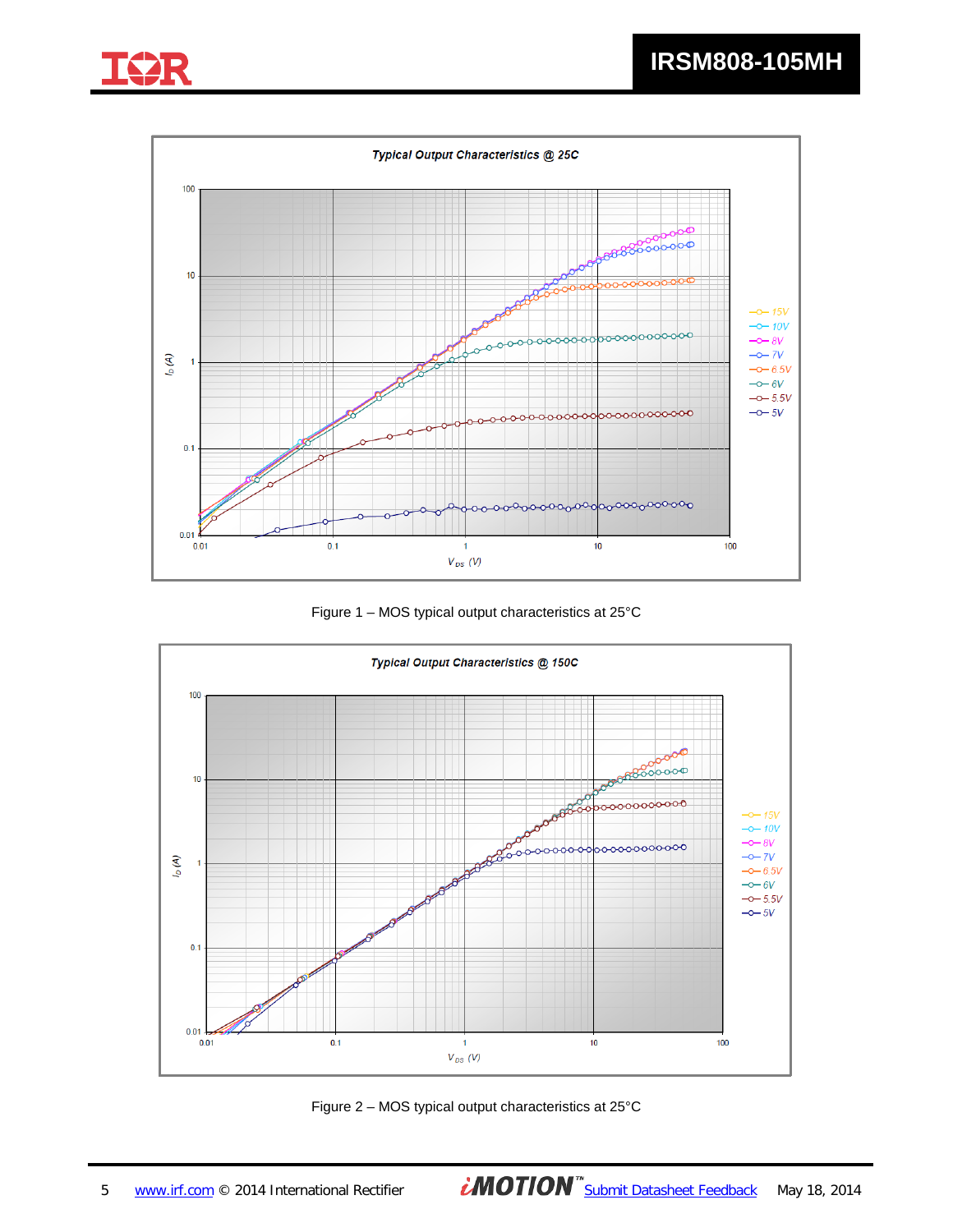



Figure 3 – MOS body diode typical characteristics at 25°C and 150°C



Figure 4 – module top surface typical thermal impedance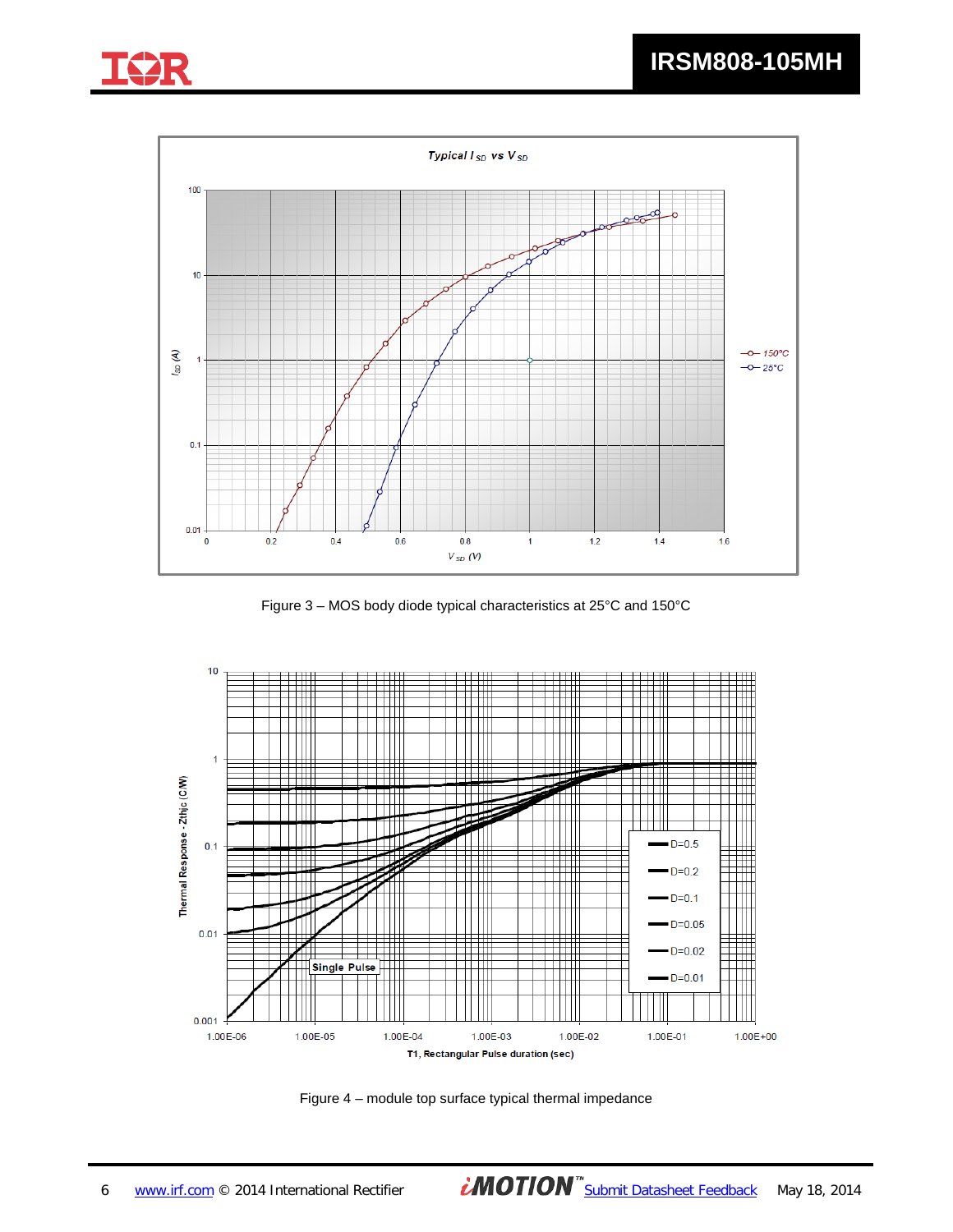



Figure 5 – Typical switching losses at 390V



Figure 6 – typical delta temperature between case (no heat-sink) and ambient with 1oz FR4 vs. power dissipation in the module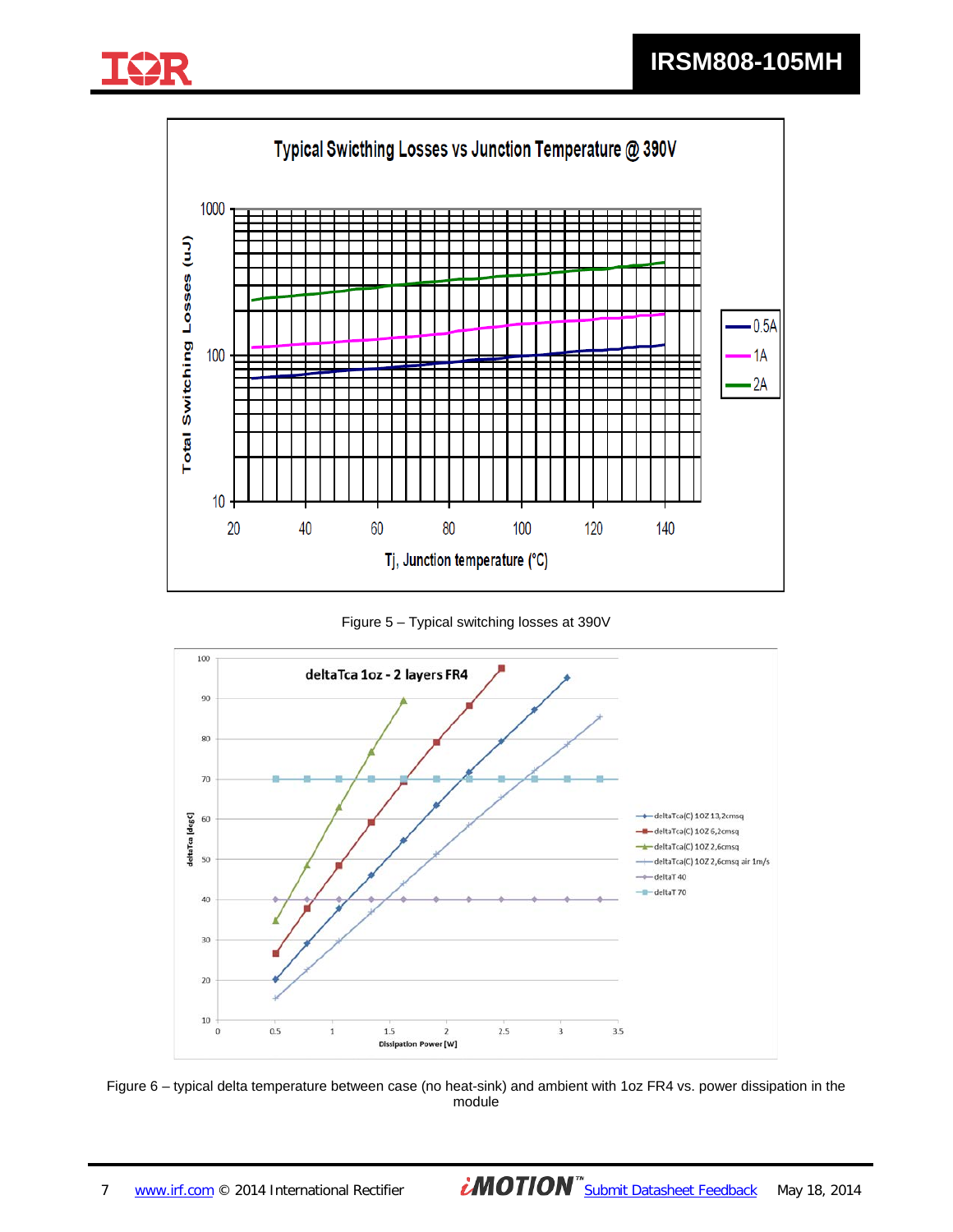





Figure 7 – typical delta temperature between case (no heat-sink) and ambient with 2oz FR4 vs. power dissipation in the module



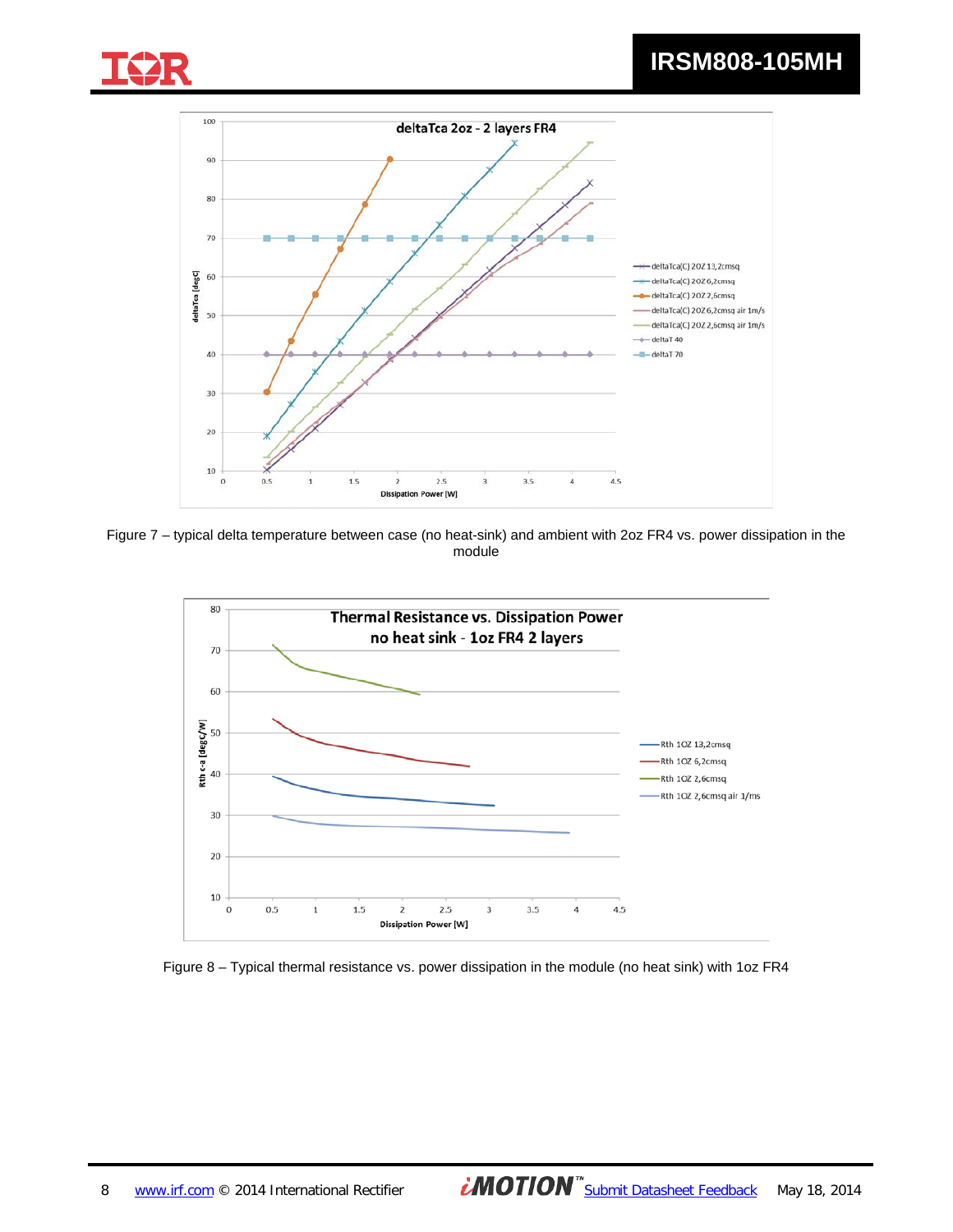



Figure 9 – Typical thermal resistance vs. power dissipation in the module (no heat sink) with 2oz FR4



Figure 10 – Typical thermal resistance vs. area per module (no heat sink) with two layers FR4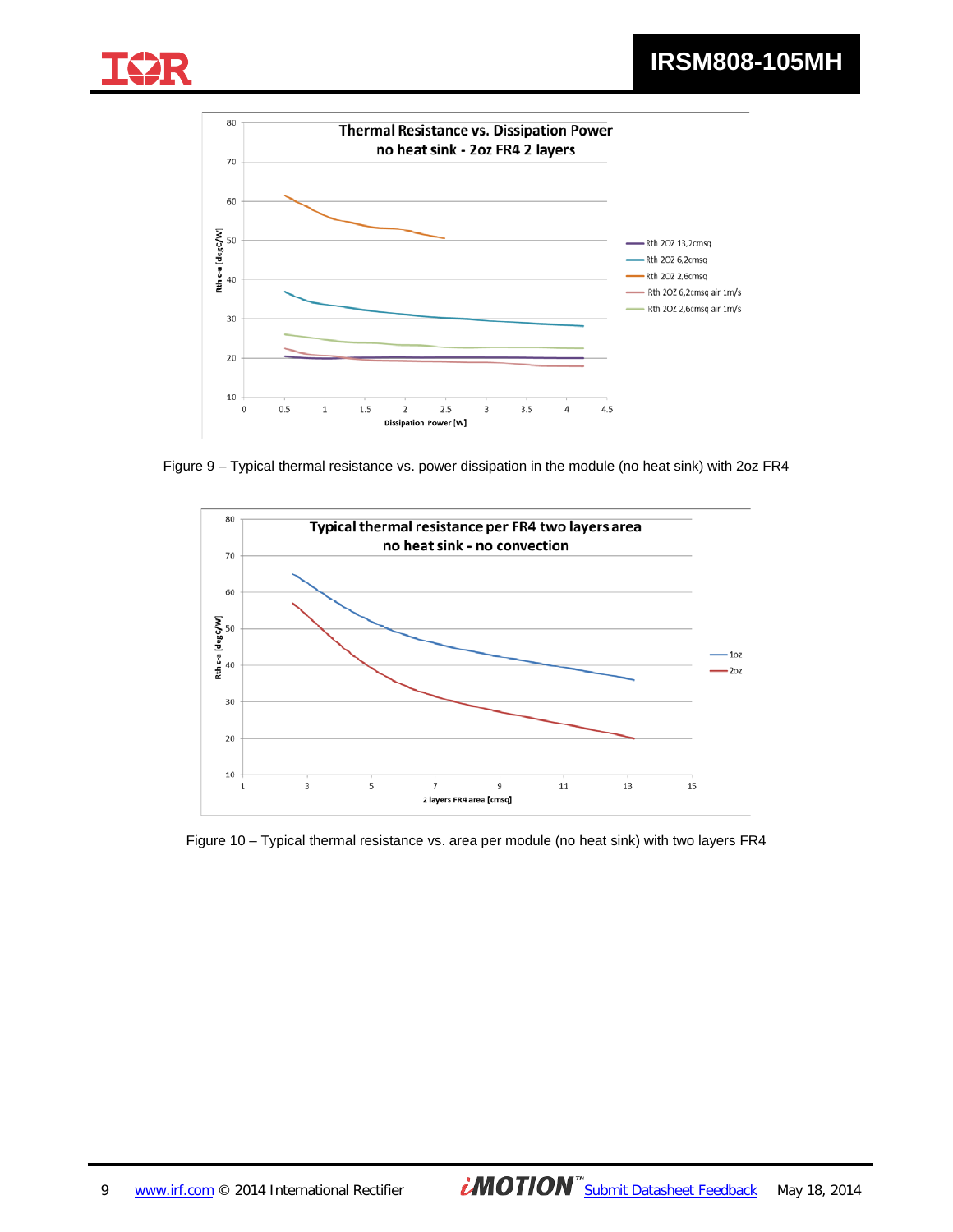

#### **Qualification†**

| <b>Qualification Level</b>        |                                                                             | Industrial <sup>††</sup><br>(per JEDEC JESD 47)             |
|-----------------------------------|-----------------------------------------------------------------------------|-------------------------------------------------------------|
| <b>Moisture Sensitivity Level</b> |                                                                             | $MSL3^{\dagger\dagger\dagger}$<br>(per IPC/JEDEC J-STD-020) |
|                                   | Class 1C<br>Human Body Model<br>(per JEDEC standard ANSI/ESDA/JEDEC JS-001) |                                                             |
| <b>ESD</b><br>Machine Model       |                                                                             | Class A<br>(per EIA/JEDEC standard JESD22-A115)             |
| <b>RoHS Compliant</b><br>Yes      |                                                                             |                                                             |

- † Qualification standards can be found at International Rectifier's web site http://www.irf.com/
- †† Higher qualification ratings may be available should the user have such requirements. Please contact your International Rectifier sales representative for further information.
- ††† Higher MSL ratings may be available for the specific package types listed here. Please contact your International Rectifier sales representative for further information.

#### **Module Pin-Out Description**

| <b>Pin</b>  | <b>Name</b> | <b>Description</b>                                       |  |
|-------------|-------------|----------------------------------------------------------|--|
| 1, 4, 7, 32 | <b>COM</b>  | Low Side Gate Drive Return                               |  |
| 2           | VCC         | 15V Gate Drive Supply                                    |  |
| 3           | <b>HIN</b>  | Logic Input for High Side (Active High)                  |  |
| 5           | LIN         | Logic Input for Low Side (Active Low)                    |  |
| 6           | DT          | Dead time                                                |  |
| 8, 9, 10    | V-          | Low Side Source Connection                               |  |
| $11 - 19$   | VS          | <b>Phase Output</b>                                      |  |
| $20 - 28$   | V+          | DC Bus                                                   |  |
| $29 - 30$   | VS          | Phase Output (-ve Bootstrap Cap Connection)              |  |
| 31          | VB          | High Side Floating Supply (+ve Bootstrap Cap Connection) |  |



Exposed pad (Pin 32) has to be connected to COM for better electrical performance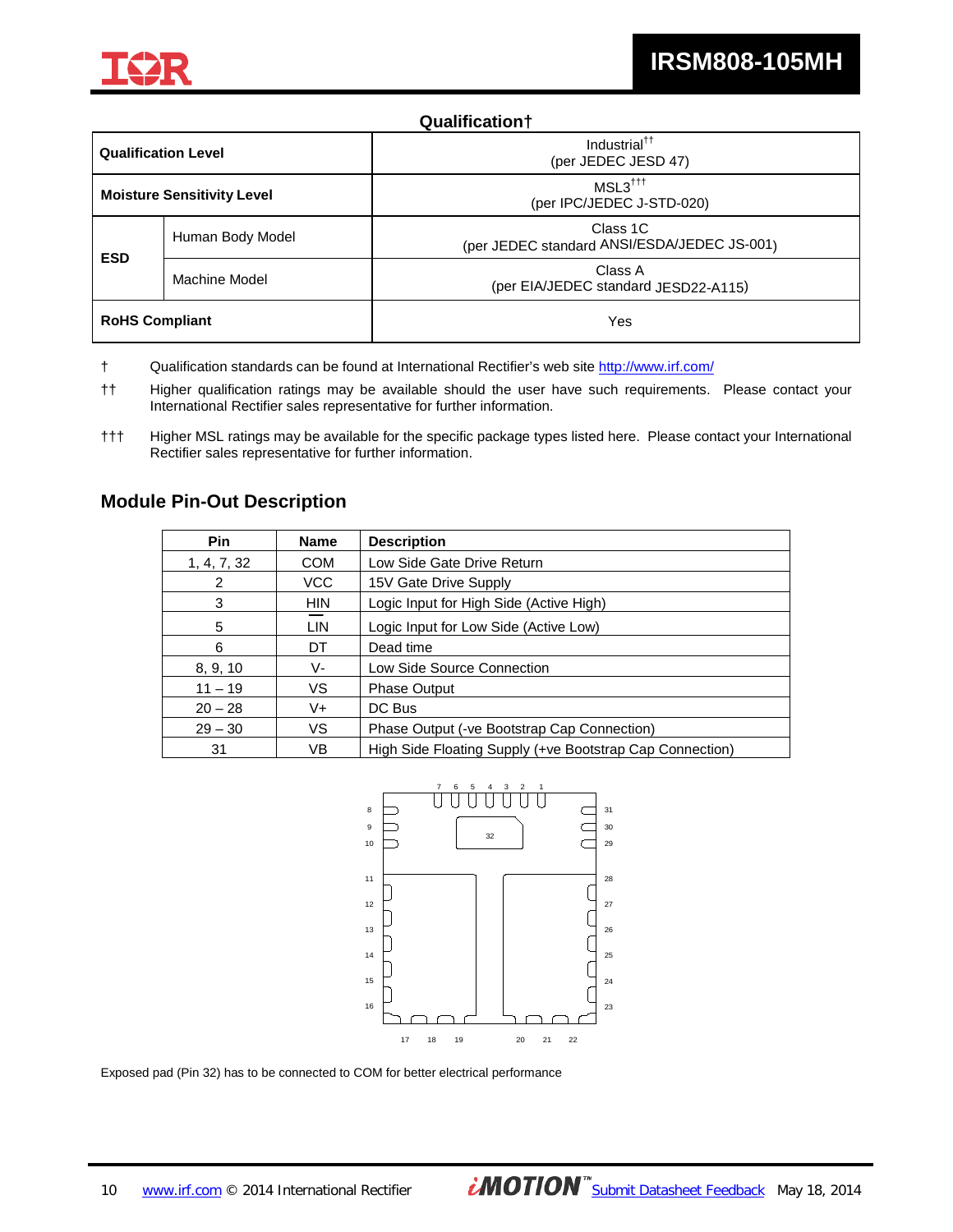

# **Package Outline IRSM808-105MH (Bottom View), 1 of 2**



| <b>UGAVAS</b>    | DIMENSIONS<br>IN<br>MILLIMETER |               |       |  |  |
|------------------|--------------------------------|---------------|-------|--|--|
|                  | MIN.                           | NOM.          | MAX.  |  |  |
| A                | 0.800                          | 0.900         | 1.000 |  |  |
| A <sub>1</sub>   | 0.000                          |               | 0.050 |  |  |
| A3               |                                | 0.203 REF.    |       |  |  |
| b                | 0.250                          | 0.300         | 0.350 |  |  |
| b1               | 0.350                          | 0.400         | 0.450 |  |  |
| D                | 7.900                          | 8.000         | 8.100 |  |  |
| E                | 8.900                          | 9.000         | 9.100 |  |  |
| D <sub>2</sub>   | 2.472                          | 2.522         | 2.572 |  |  |
| E <sub>2</sub>   | 1.197                          | 1.247         | 1.297 |  |  |
| D3               | 3.147                          | 3.197         | 3.247 |  |  |
| E3               | 5.472                          | 5.522         | 5.572 |  |  |
| $\overline{D4}$  | 3.147                          | 3.197         | 3.247 |  |  |
| E4               | 5.472                          | 5.522         | 5.572 |  |  |
| $\overline{e}$   | 0.650 BSC                      |               |       |  |  |
| e1               | 1.000 BSC                      |               |       |  |  |
| e2               |                                | 1.403 BSC     |       |  |  |
| e3               |                                | 2.318 BSC     |       |  |  |
| L                | 0.500                          | 0.550   0.600 |       |  |  |
| $\overline{L}$ 1 | 0.253                          | 0.303   0.353 |       |  |  |

Dimensions in mm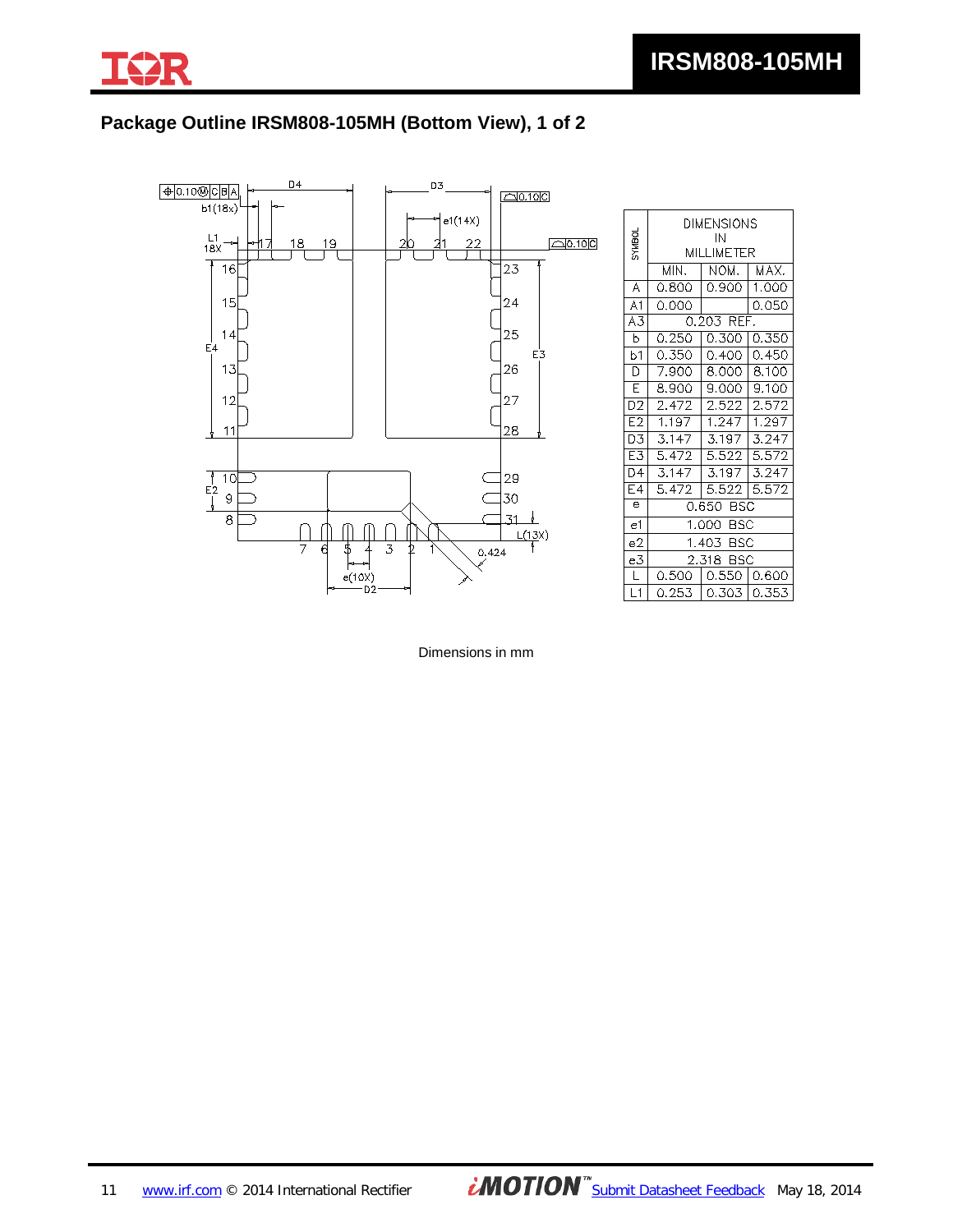

# **Package Outline IRSM808-105MH (Bottom View), 2 of 2**



Dimensions in mm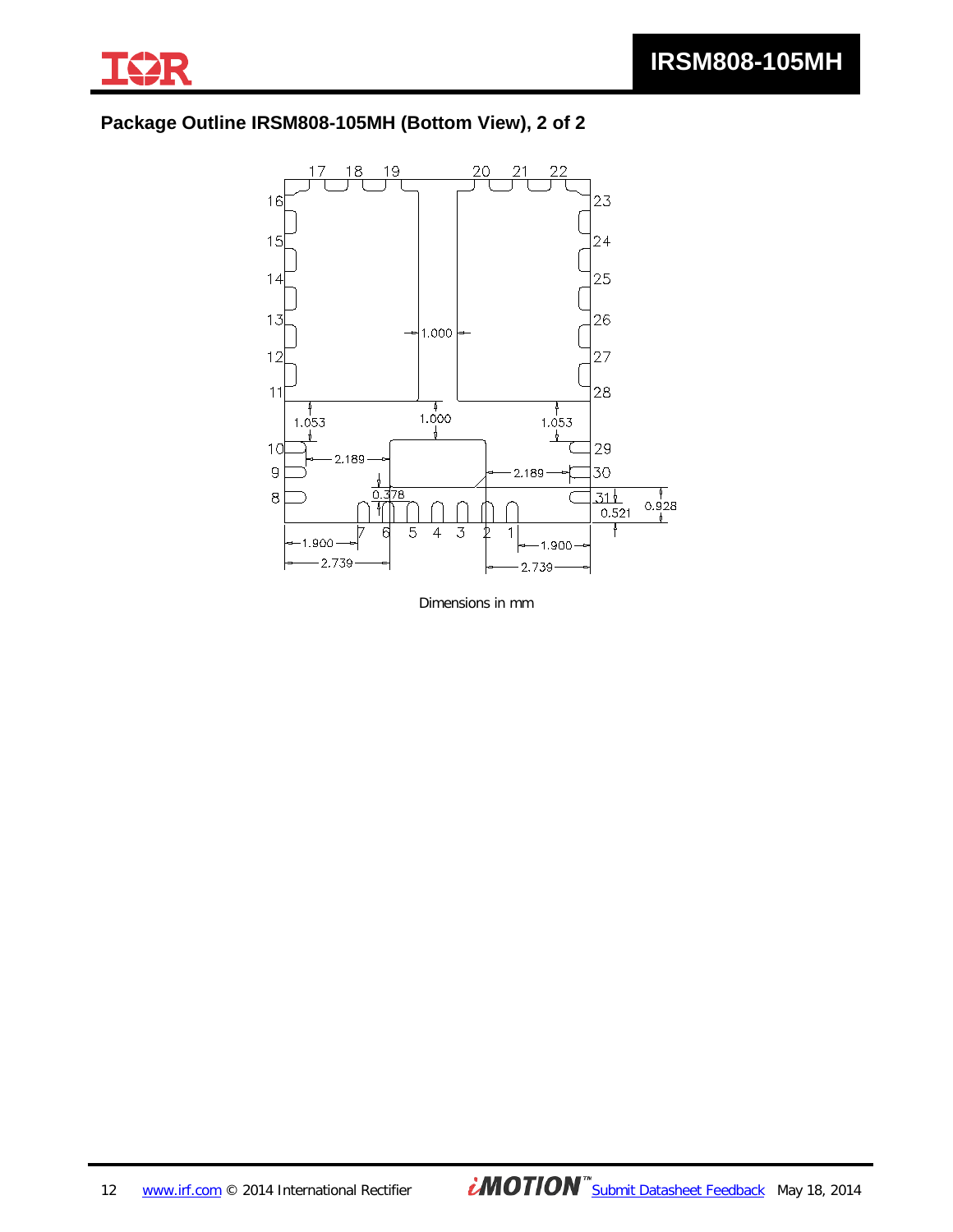

### **Package Outline IRSM808-105MH (Top & Side View)**



Dimensions in mm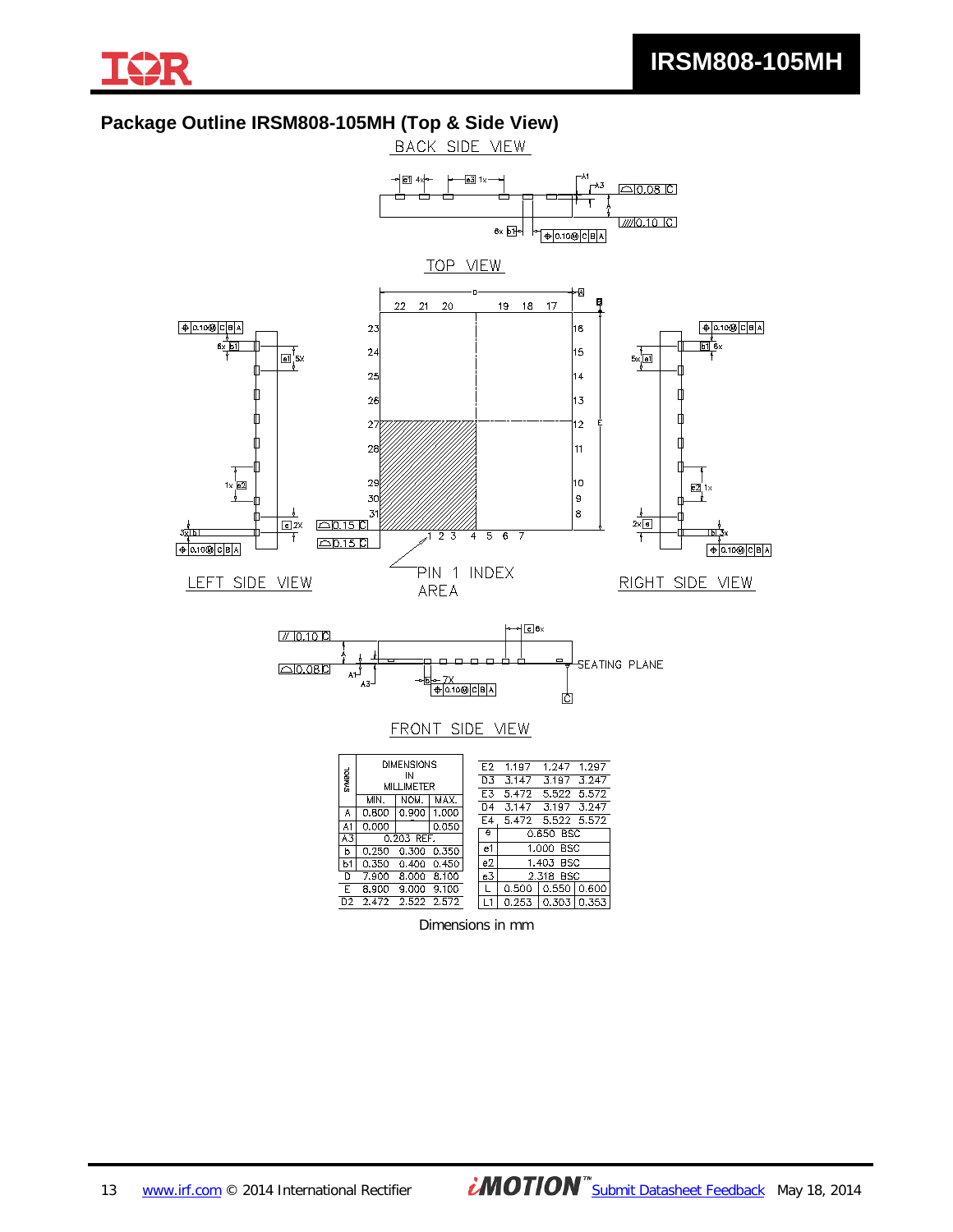

### **Top Marking**



TOP MARKING

NOTES, MARKING:<br>1.1) SITE CODE: X<br>1.2) LAST 4 CHARACTER OF SPN/NANA CODE: XXXX<br>1.3) LEADFREE INDICATOR: P<br>1.4) DATE CODE: YWW<br>1.5) PART NUMBER: IRSM607-105MH 1.6) IR LOGO<br>1.7) MEDIUM:<br>1.7) MEDIUM:<br>1.7.1) TOP:LASER<br>1.7.2) BOTTOM: NONE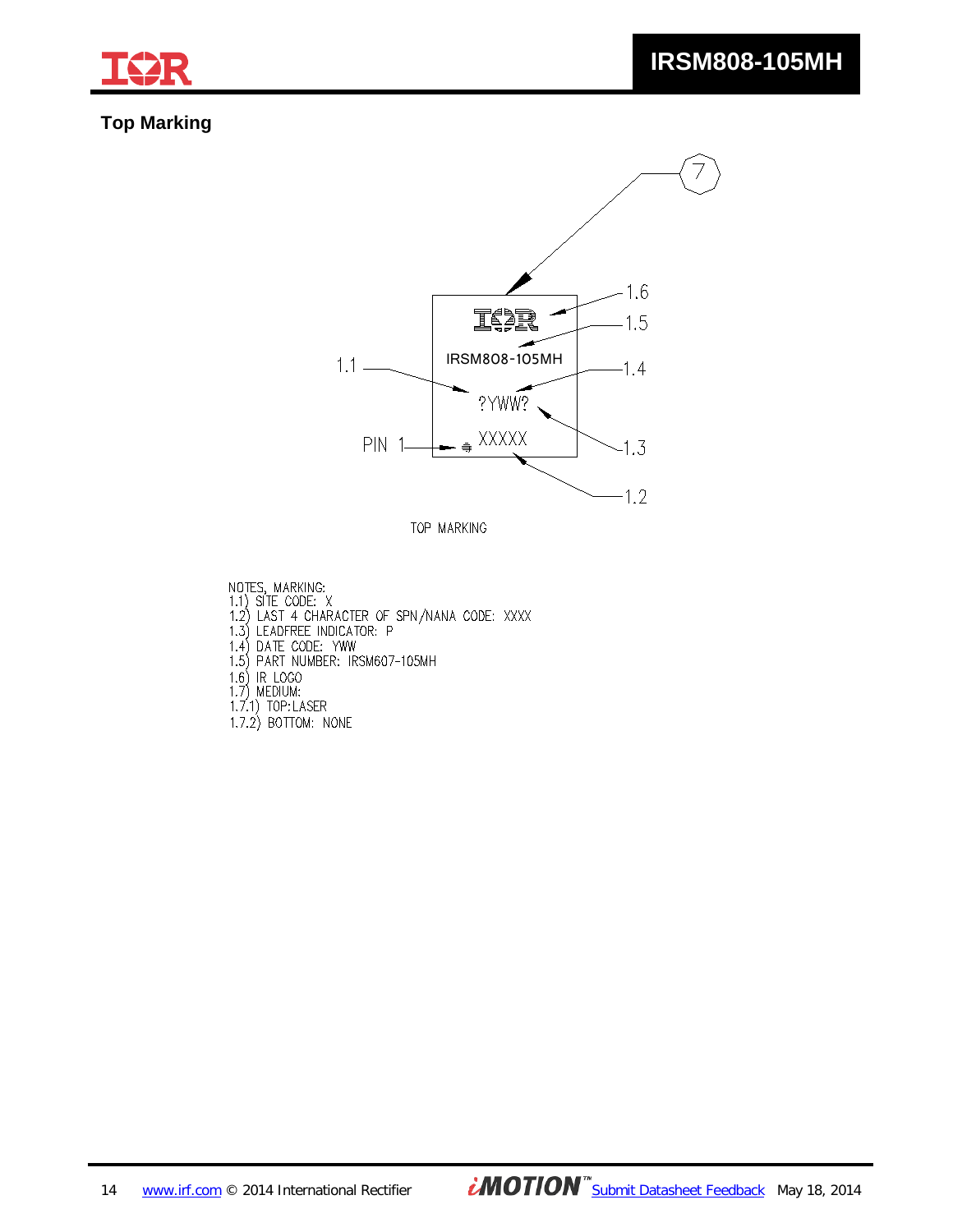

### **Typical Application Connection IRS808-105MH**



Figure 1: Typical Application Connection

- 1. Bus capacitors should be mounted as close to the module bus terminals as possible to reduce ringing and EMI problems. Additional high frequency ceramic capacitor mounted close to the module pins will further improve performance.
- 2. In order to provide a good decoupling between VCC-VSS abd VB-VS terminals, the capaciotrs shown connected at these terminals should be located very close to the module pins. Additional high frequency capacitors, typically 0.1uF, are recommended.
- 3. Value of the boot-strap capacitors depends upon the switching frequency. Their selection should be made based on IR Design tip DT04-4 or application note AN-1044.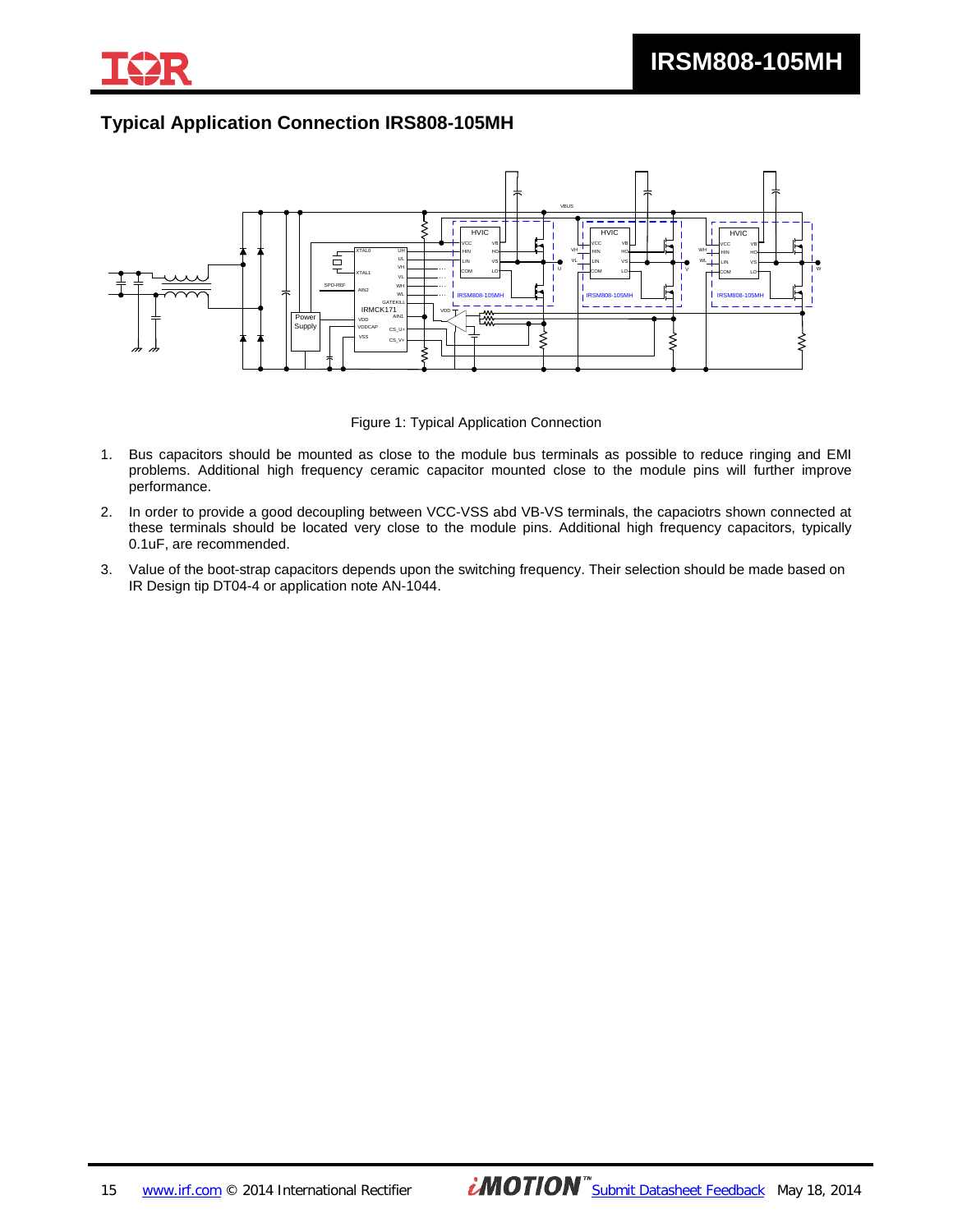





Figure 3a. Input to Output propagation turn-on delay time.

Figure 3b. Input to Output propagation turn-off delay time.



Figure 3c. Diode Reverse Recovery